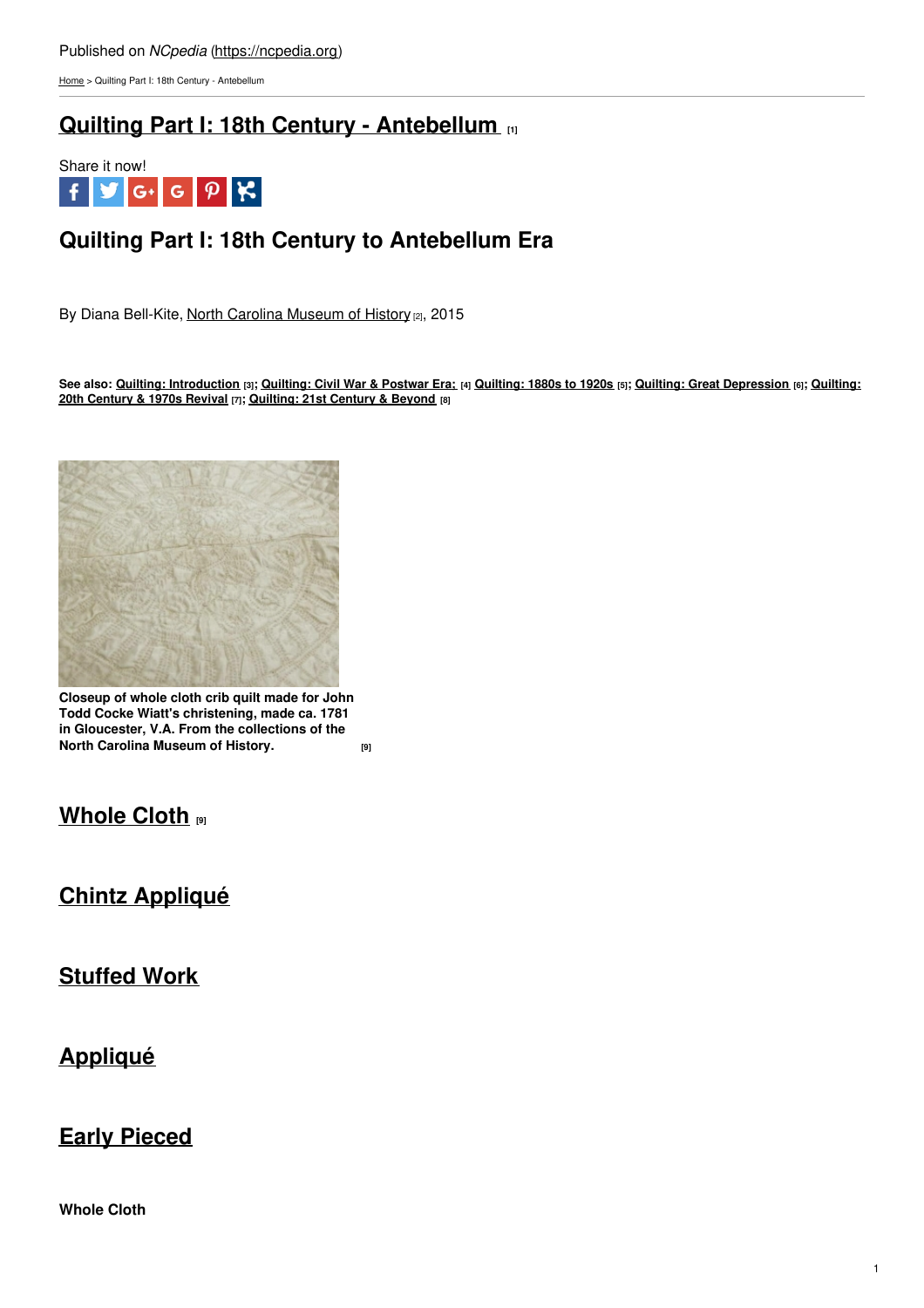Whole-cloth quilting, which allowed seamstresses to show off their skills by stitching complex patterns on a solid quilt top. saw [considerable](https://collections.ncdcr.gov/RediscoveryProficioPublicSearch/ShowItem.aspx?17941+&17941+) popularity on both sides of the Atlantic during the eighteenth century. One example is the cream silk crib quilt  $100$  that an unknown maker stitched for John Todd Cocke Wiatt's 1781 christening. Though likely made in Virginia, the diminutive bedcovering came with Wiatt to Raleigh where he later became a Wake County militia commander and the first marshal of the state [Supreme](https://ncpedia.org/supreme-court-north-carolina) Court [11]. The piece is complexly quilted with floral and geometric designs.

### **Chintz Appliqué**

The first widespread quilting tradition to take root in North Carolina was chintz appliqué or broderie perse (French for "Persian embroidery"). The trend drew upon English quilting traditions and became popular in the mid-Atlantic and southeastern United States during the late eighteenth and early nineteenth centuries. Like whole-cloth quilting, this style was a marker of status, and women made chintz appliqué quilts to showcase their fine needlework skills and abundant free time rather than just to keep warm. Using colorful printed chintz imported from Europe, makers cut out figures from the fabric and arranged them into new patterns and scenes on a white or cream ground cloth. Such quilts tended to be large, thinly batted, and intricately quilted. Common motifs included birds, fruit, and flowers. Large, vinelike "trees of life," also called palampores after a style of printed Indian cloth, featured prominently in many of these bedcoverings. Elizabeth Heritage Cobb of Lenoir County made a [center-medallion](https://collections.ncdcr.gov/RediscoveryProficioPublicSearch/ShowItem.aspx?37287+&37287+) style quilt nateaturing roosters perched upon a branching tree of life for her granddaughter Susan Cobb ca. 1803–1820. Pieced pinwheels and four outer borders surround the central motif. The exquisitely quilted, thinly batted bedcovering stretches nearly eight feet square.



Chintz applique medallion quilt, made by Elizabeth Heritage Cobb, ca. 1803-1820, Lenoir County, N.C. From the collections of the North Carolina [Museum](https://collections.ncdcr.gov/RediscoveryProficioPublicSearch/ShowItem.aspx?37287+&37287+) of History. **[12]** 

A few years later, Rosannah McCullough, who was likely from Lincoln County, createda chintz [appliqué](https://collections.ncdcr.gov/RediscoveryProficioPublicSearch/ShowItem.aspx?312479+&312479+) quilt [13] featuring a central fruit basket surrounded by floral clusters and stylized pheasants. She stitched her name and the date "1832" alongside the central design, ensuring that viewers would associate the bedcovering's fine sewing with its maker. Elite women learned sewing skills at an early age, creating samplers under the supervision of female relatives or needlework teachers at female academies. Similarly, they learned quilting styles and patterns from their social networks of family members and friends. As they reached their adolescent years, young women tackled more complicated projects and began creating household textiles for their bridal trousseaux. Rosannah McCullough may have created her quilt in preparation for her debut or wedding, or she may have made it as an expression of her personal aesthetic. Chintz appliqué quilts—especially those with a center medallion format like Cobb's and McCullough's—remained popular among North Carolina's upper class until the 1840s.

### **Stuffed Work**

Another style which upper-class Tar Heel seamstresses embraced in the early–mid nineteenth century was stuffed- or corded-work—also frequently called trapunto or whitework. Stuffed-work projects involved stitching elaborate floral and geometric outlines through two layers of fabric—a quilt top (often white whole cloth) and a loosely woven backing. Makers would then separate the individual fibers of the backing fabric to create tiny holes through which to insert cotton batting. A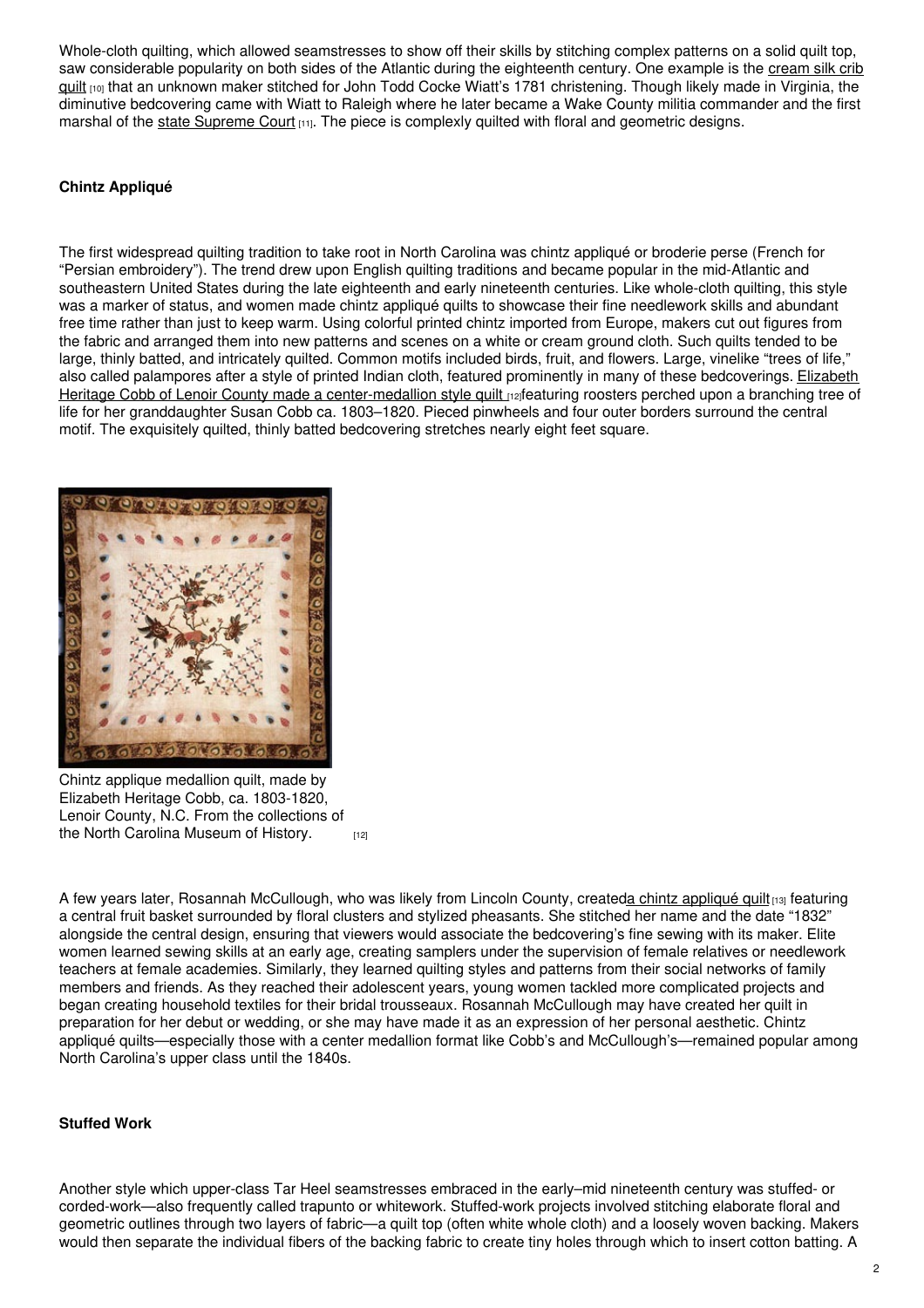three-dimensional effect resulted with the "stuffed" areas creating detailed raised motifs upon a relatively flat background. Stuffed work could be used in concert with other styles such as chintz appliqué or alone on a whole-cloth ground. In Burke County, a member of the Tate family meticulously stitched and then stuffed swags, grapevines, and leaves around a central flower-basket motif in a ca. 1840–1860 whitework [bedcovering](https://collections.ncdcr.gov/RediscoveryProficioPublicSearch/ShowItem.aspx?50377+&50377+) [14].

Though fancy quilting fell within the social sphere of elite, white women, others did participate actively in the craft. Highly skilled enslaved women devoted countless hours of labor to many of the early decorative quilts now associated with or attributed to prominent white North Carolina families. Enslaved workers on Cool Springs Plantation in Edgecombe County helped create a lavish [trapunto](https://collections.ncdcr.gov/RediscoveryProficioPublicSearch/ShowItem.aspx?45152+&45152+) quilt in 1850<sub>[15]</sub>. The piece, which descended in the Pittman family, features intricately stitched and stuffed vines, flowers, and grape leaf clusters.

### **Appliqué**

Concurrent to whitework, appliqué quilting also took off in antebellum North Carolina. Unlike the [famousBaltimore](https://www.pinterest.com/quiltinspire/baltimore-album-quilts/) Album quilts  $116$  from the mid-Atlantic region, which featured multiple equal-size blocks with a variety of motifs. Tar Heel quilters tended to prefer repeating album-style quilts with numerous identical blocks. Appliqué quilting was not a make-do craft. The technique used fabric inefficiently, and the long hours it took to invisibly stitch a tulip petal to a quilt top was, for many Tar Heel women, better spent tending to farm chores. For those who had the time and fabric to devote to appliqué, red and green proved popular colors.



Cotton boll pattern applique quilt, made by Mary Frances Donohue Johnston, ca. 1850-1860, Caswell County, N.C. From the collections of the North

Carolina [Museum](https://collections.ncdcr.gov/RediscoveryProficioPublicSearch/ShowItem.aspx?57944+&57944+) of History. **[17]Mary Frances Donohue Johnston of Caswell County, like many** North Carolina quilters, chose a floral motif separated by pieced sashing for her quilt. She exquisitely appliquéd a Cotton Boll pattern with nine whole and three half blocks in 1860. Appliquéd rosebuds grace the corner blocks of the red-ongreen pieced-triangle sashing, and tiny quilting stitches outline the decorations. Around the same time Johnston made her quilt, members of the Moravian Boozer family created a Dutch Tulip pattern [appliqué](https://collections.ncdcr.gov/RediscoveryProficioPublicSearch/ShowItem.aspx?36556+&36556+) quilt<sub>[18]</sub> in Forsyth County. Though the green fabric used for the foliage has faded to tan over the years, the delicately attached stems, leaves, and petals reveal the Boozer women's impressive skill.

### **Early Pieced**

Though not as popular as appliqué, North Carolina women did make pieced quilts during the antebellum period. Some broderie perse quilts include pieced elements or borders. Quilters occasionally pieced leftover chintz bits into fanciful patterns like the [lone](https://collections.ncdcr.gov/RediscoveryProficioPublicSearch/ShowItem.aspx?40624+&40624+) star quilt [19] Mary Rhodes of Washington County made in 1825. Others created pieced quilts using the same colors and motifs popular in appliqué quilting. Though piecing tended to use less fabric than appliqué, creating curves and small details required greater skill. Louisa Green Furches Etchison pieced an elaborately detailed Whig's Defeat quilt (20) in preparation for her 1852 Davie County wedding. Clearly a [perfectionist,](https://collections.ncdcr.gov/RediscoveryProficioPublicSearch/ShowItem.aspx?25361+&25361+) Etchison kept the bedcovering in quilting frames for three months, during which time her fingers began to "fester" from the intense work. She would only accept assistance from her mother and sister Sarah, but then pulled out Sarah's stitches after apparently deeming them unsuitable. Louisa obviously set the bar high, as the piece is meticulously quilted with scallops and flowers at an unbelievable twenty-two stitches to the inch.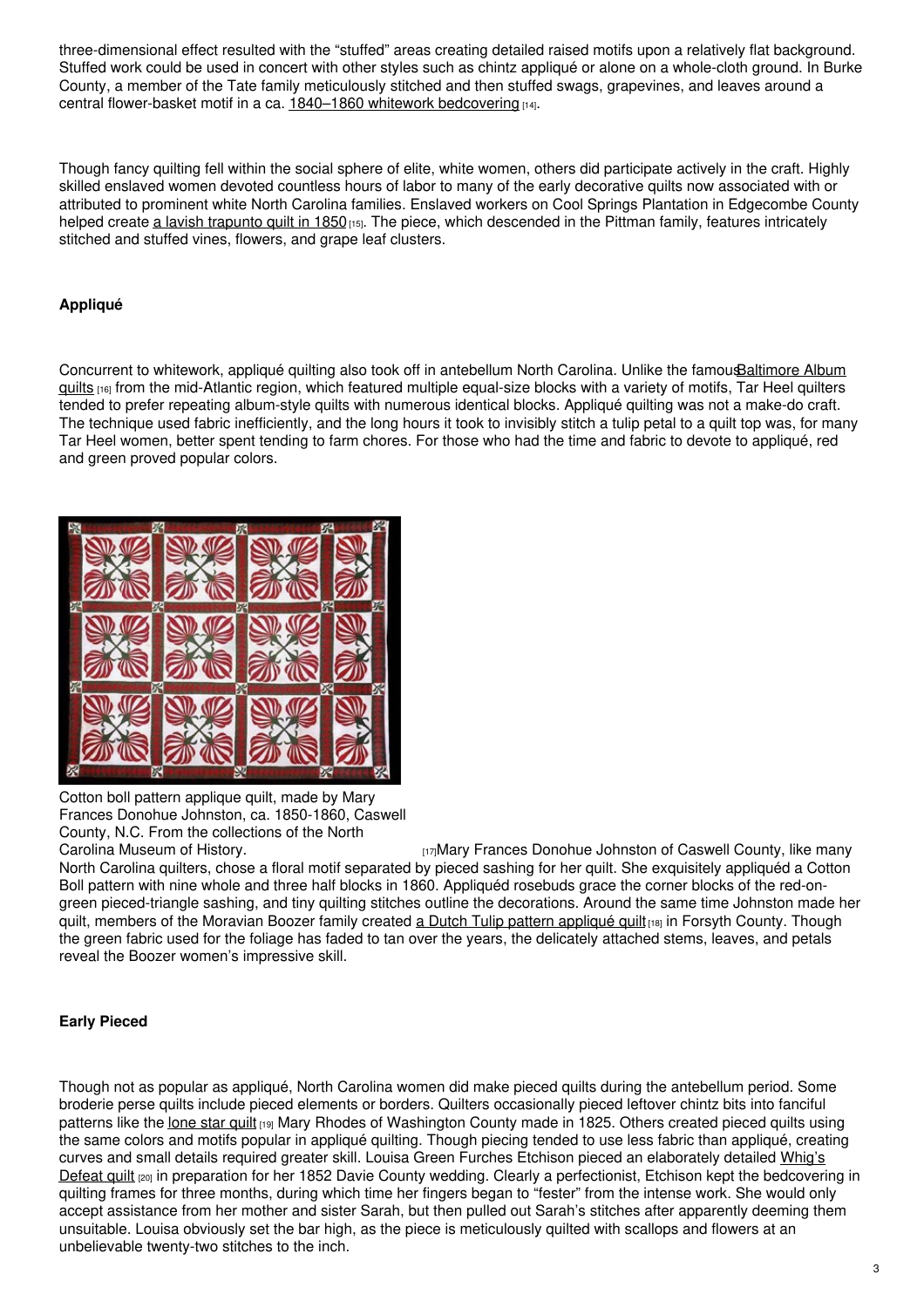

Whigs Defeat pattern pieced quilt, made by Louisa Green Furches Etchison ca. 1852, Davie County, N.C. From the collections of

the North Carolina [Museum](https://collections.ncdcr.gov/RediscoveryProficioPublicSearch/ShowItem.aspx?25361+&25361+) of History. <sup>[20]</sup>Despite the time and effort elite women like Etchison devoted to quiltmaking, most middling- and lower-class North Carolinians used blankets or coverlets as bedcoverings during the midnineteenth century. Fabric was expensive, and those who wove their own could more efficiently create an overshot coverlet than stitch a quilt. This began to change, however, when the state's first mechanized weaving factories opened in the 1830s–1840s. Though the invention of the cotton gin in 1793 had invigorated the domestic textile industry, northern mills produced far more fabric than the few that operated in the South, and upper-class customers still relied on European imports for finer fabrics and prints.

In 1837, [Edwin](https://ncpedia.org/biography/holt-edwin-michael) Holt [21] opened a [cotton](https://ncpedia.org/cotton-mills) mill [22] in what is now Alamance County. He soon began producing the first dyed fabric in the South and also developed North Carolina's first manufactured patterned fabric, known as Alamance Plaid. The close proximity of manufactured cloth allowed some rural consumers who had previously woven their own fabric to begin purchasing it. Enterprising women pieced scraps leftover from making clothing into quilts. Edith Anne Williams Uzzell of Wayne County used brown and blue plaids to make a pieced [checkerboard](https://collections.ncdcr.gov/RediscoveryProficioPublicSearch/ShowItem.aspx?89521+&89521+) pattern quilt. [23] Though it is impossible to be certain whether Uzzell's plaids came from Holt's [Alamance](https://ncpedia.org/alamance-mills) factory <sub>[24]</sub>, the distinctive colors used and the quilt's circa 1850–1860 date make an association quite possible.

Keep reading >> Quilting Part II: The Civil War & [Postwar](https://ncpedia.org/quilting-part-ii-civil-war-postwar) Era[4]

### **References:**

Abrahams, Ethel Ewert and Rachel K. Pannabecker. "'Better Choose Me': Addictions to Tobacco, Collecting, and Quilting, 1880–1920." *Uncoverings* 21 (2000) : 79–105.

Baumgarten, Linda and Kimberly Smith Ivey. *Four Centuries of Quilts: The Colonial Williamsburg Collection.*New Haven: Yale University Press, 2014.

Brackman, Barbara, comp. *Encyclopedia of Pieced Quilt Patterns*. Paducah, KY: American Quilter's Society, 1993.

Ducey, Carolyn. *Chintz Appliqué: From Imitation to Icon.*Lincoln, NE: International Quilt Study Center & Museum, 2008.

Jones, Lu Ann. *Mama Learned Us to Work.* Chapel Hill: University of North Carolina Press, 2002.

Kiracofe, Roderick. *The American Quilt: A History of Cloth and Comfort 1750–1950.*New York: Clarkson Potter, 1993.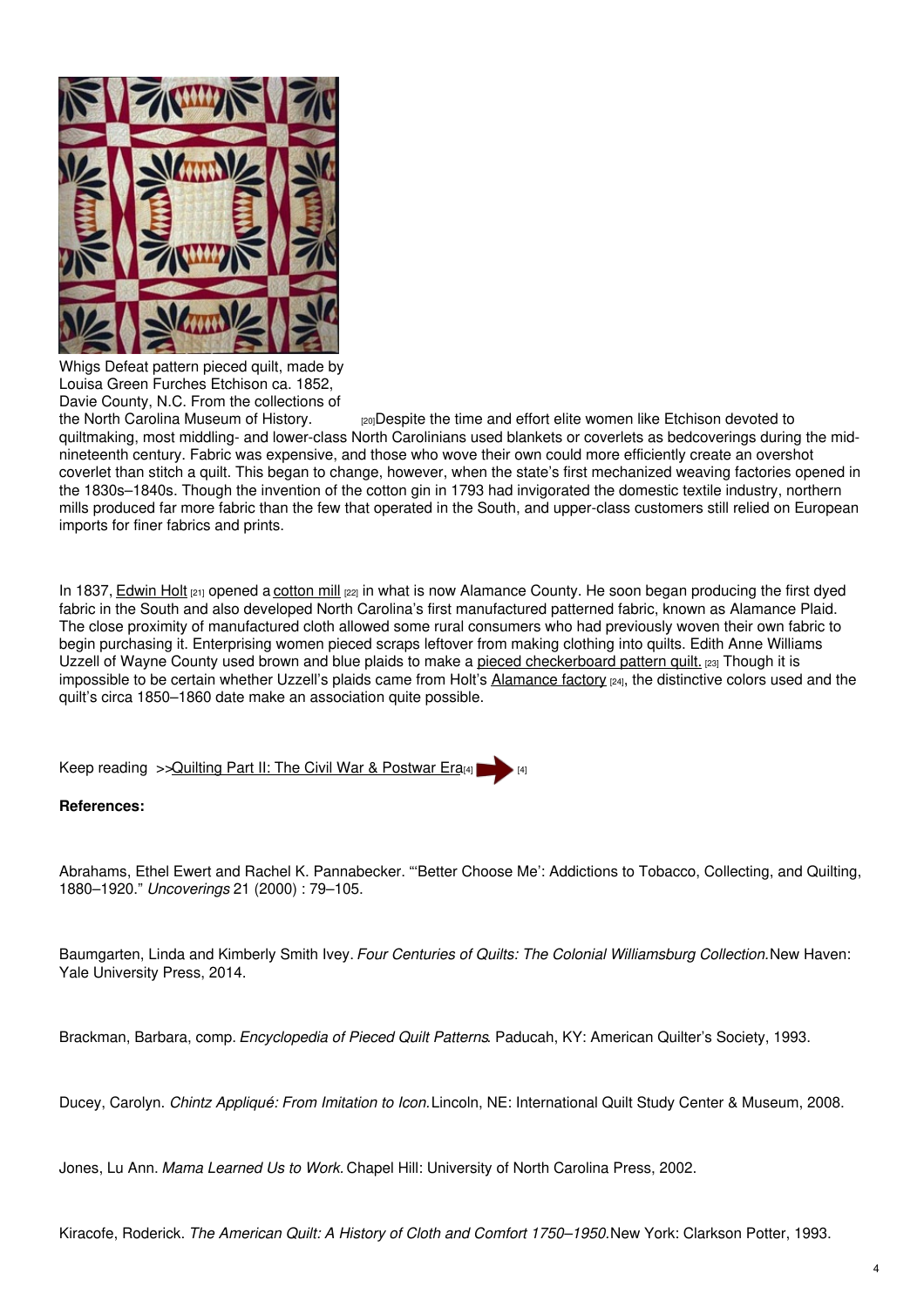McDonald, Mary Anne. "Symbols from Ribbons: Afro-American Funeral-Ribbon Quilts in Chatham County, North Carolina." In *Arts in Earnest: North Carolina Folklife*, edited by Daniel W. Patterson and Charles G. Zugg, 164–178. Durham: Duke University Press, 1990.

Miller, Karin. Perils of the Birth Canal. June 1, 2014. From Quilt Alliance, Inspired By. Published in*The Quilt Index,* <http://www.quiltindex.org/fulldisplay.php?kid> [25]= 1-6-2EC. Accessed: 02/27/2015

Milspaw, Yvonne J. "Regional Style in Quilt Design."*The Journal of American Folklore* 110, no. 438 (Autumn, 1997) : 363–390.

Orlofsky, Patsy and Myron. *Quilts in America.* New York: McGraw-Hill, 1974.

Roberson, Ruth Haislip, ed. *North Carolina Quilts*. Chapel Hill: University of North Carolina Press, 1988.

Roberts, Elise Schebler. *The Quilt: A History and Celebration of an American Art Form.*St. Paul: Voyageur Press, 2007.

Shaw, Robert. *American Quilts: The Democratic Art.* Updated Edition. New York: Sterling, 2014.

#### **Image Credits:**

All images from the collections of the North Carolina Museum of History. Used courtesy of the North Carolina Department of Cultural Resources.

#### **Subjects:**

Colonial period [\(1600-1763\)](https://ncpedia.org/category/subjects/colonial-period) [26] American Revolution [\(1763-1789\)](https://ncpedia.org/category/subjects/us-revolution) [27] Early Statehood [\(1789-1820\)](https://ncpedia.org/category/subjects/early-statehood-1) [28] Antebellum [\(1820-1861\)](https://ncpedia.org/category/subjects/antebellum-1820-1) [29] [Art](https://ncpedia.org/category/subjects/art) [30] [Crafts](https://ncpedia.org/category/subjects/crafts) [31] [Culture](https://ncpedia.org/category/subjects/culture) [32] [Women](https://ncpedia.org/category/subjects/women) [33] **Authors:** [Bell-Kite,](https://ncpedia.org/category/authors/bell-kite-diana) Diana [34] **From:** North Carolina [Museum](https://ncpedia.org/category/entry-source/north-1) of History. [35]

5 March 2015 | Bell-Kite, Diana

**Source URL:** https://ncpedia.org/quilting-part-i-18th-century

#### **Links**

<sup>[1]</sup> https://ncpedia.org/quilting-part-i-18th-century

<sup>[2]</sup> https://www.ncmuseumofhistory.org/

<sup>[3]</sup> https://ncpedia.org/quilting-north-carolina-introduction

<sup>[4]</sup> https://ncpedia.org/quilting-part-ii-civil-war-postwar

<sup>[5]</sup> https://ncpedia.org/quilting-part-iii-1880s-1920s

<sup>[6]</sup> https://ncpedia.org/quilting-part-iv-great-depression

<sup>[7]</sup> https://ncpedia.org/quilting-part-v-20th-century-and

<sup>[8]</sup> https://ncpedia.org/quilting-part-vi-21st-century-and

<sup>[9]</sup> https://collections.ncdcr.gov/RediscoveryProficioPublicSearch/ShowItem.aspx?82210+&82210+

<sup>[10]</sup> https://collections.ncdcr.gov/RediscoveryProficioPublicSearch/ShowItem.aspx?17941+&17941+

<sup>[11]</sup> https://ncpedia.org/supreme-court-north-carolina

<sup>[12]</sup> https://collections.ncdcr.gov/RediscoveryProficioPublicSearch/ShowItem.aspx?37287+&37287+

<sup>[13]</sup> https://collections.ncdcr.gov/RediscoveryProficioPublicSearch/ShowItem.aspx?312479+&312479+

<sup>[14]</sup> https://collections.ncdcr.gov/RediscoveryProficioPublicSearch/ShowItem.aspx?50377+&50377+